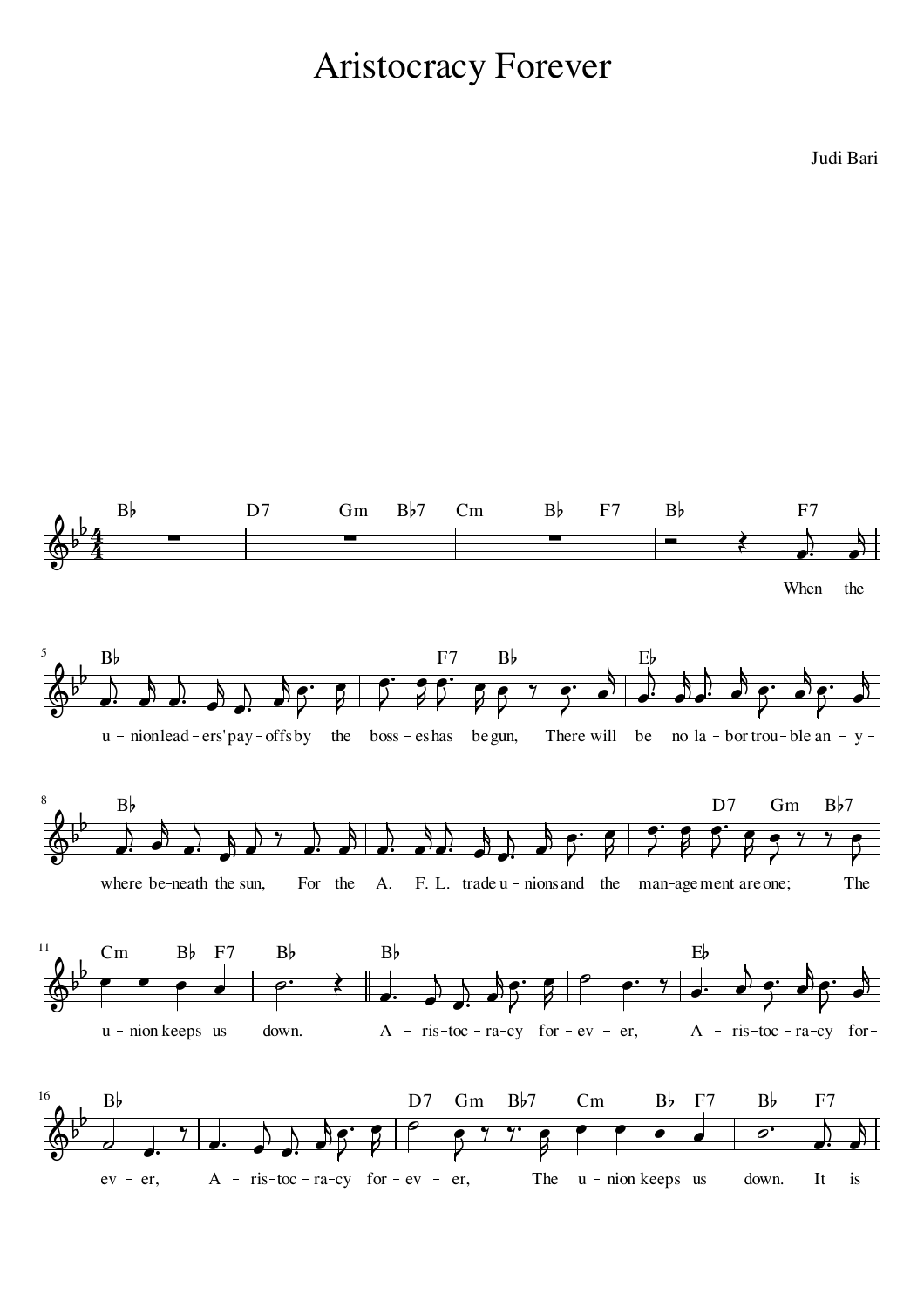

we whohave to suf-fer through the dai-lydrudger y, WhileLane Kirk land\*pulls a hun dredthou sand \*Lane Kirkland, head of the AFL-CIO.

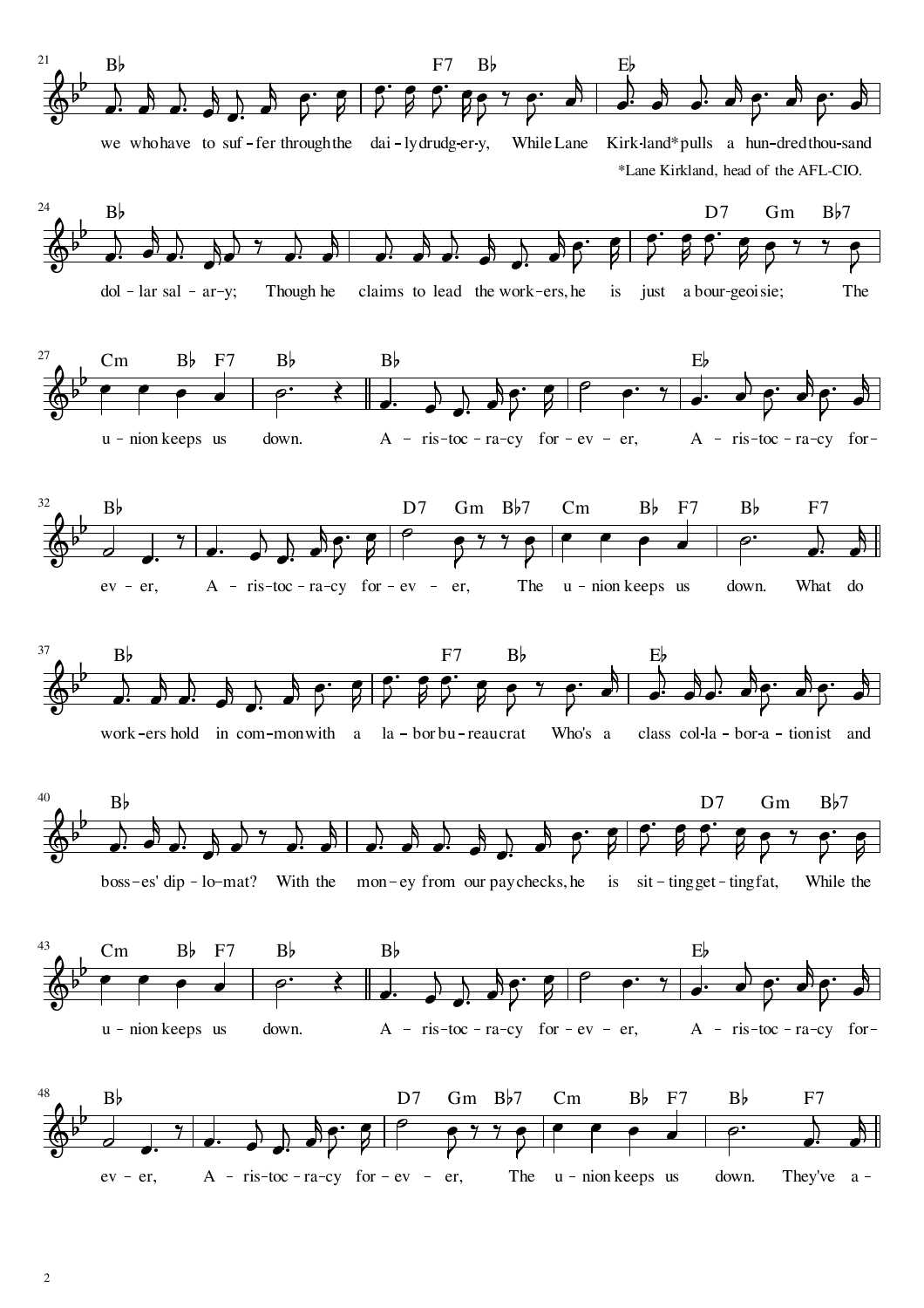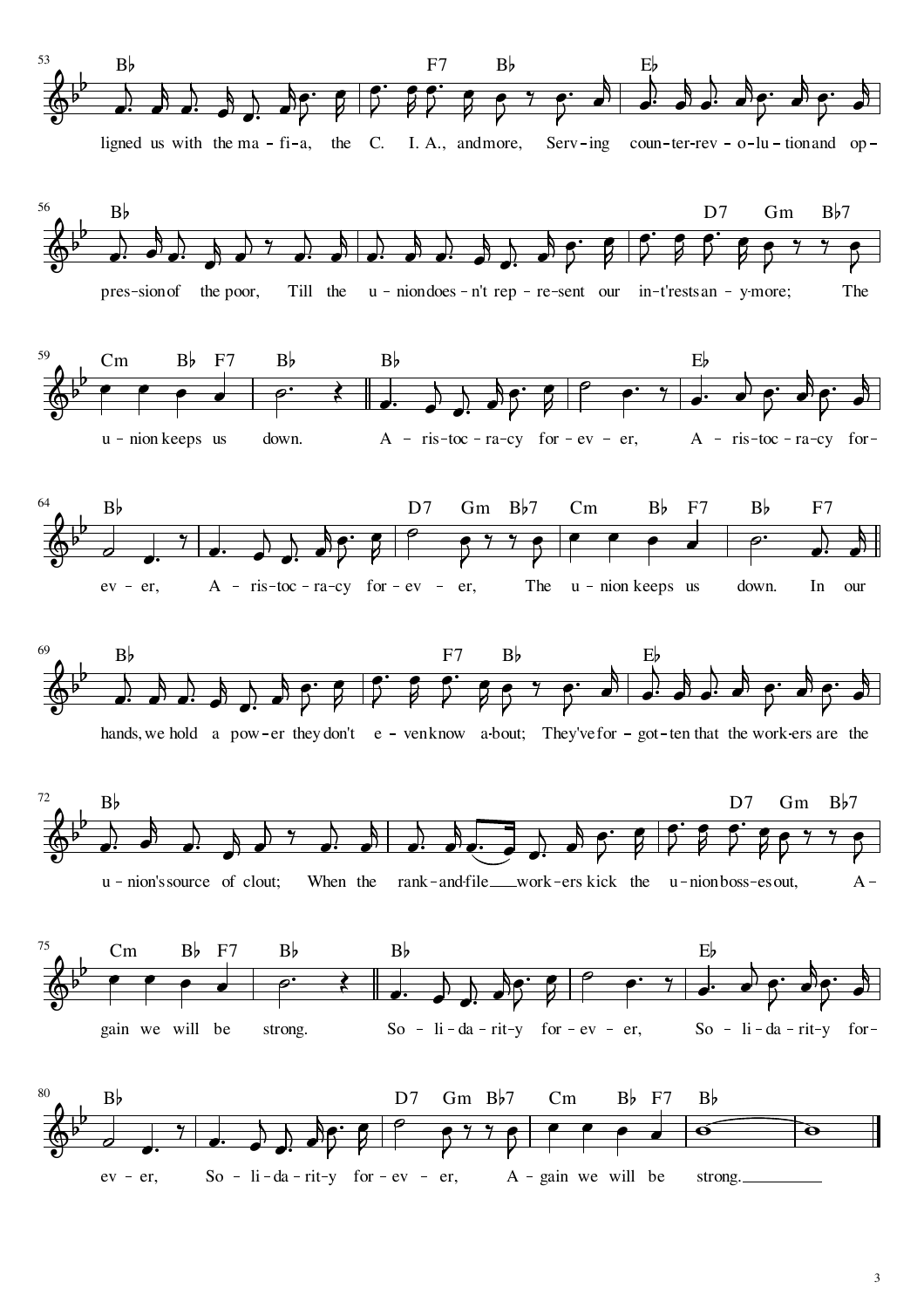# Aristocracy Forever (Melody)

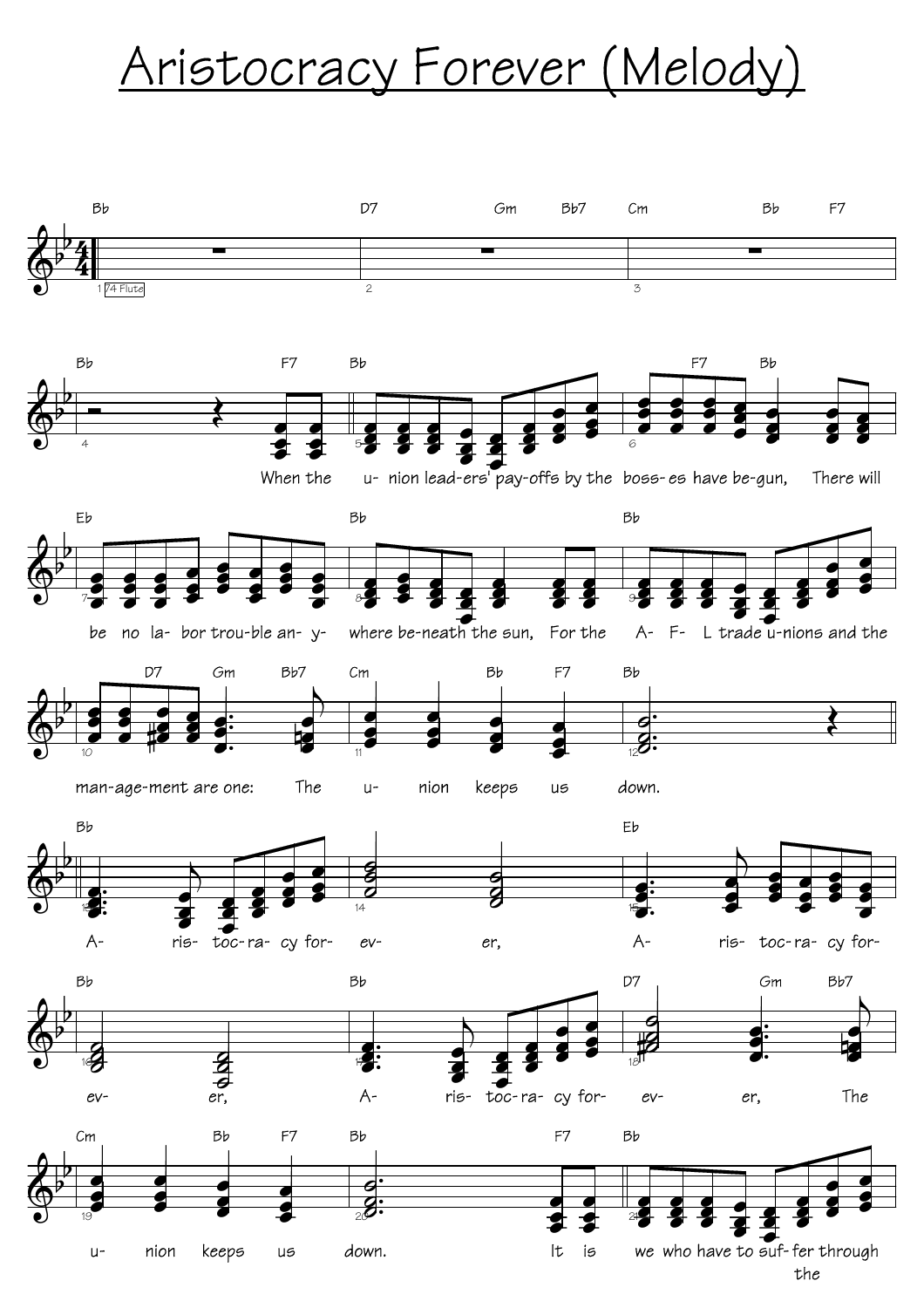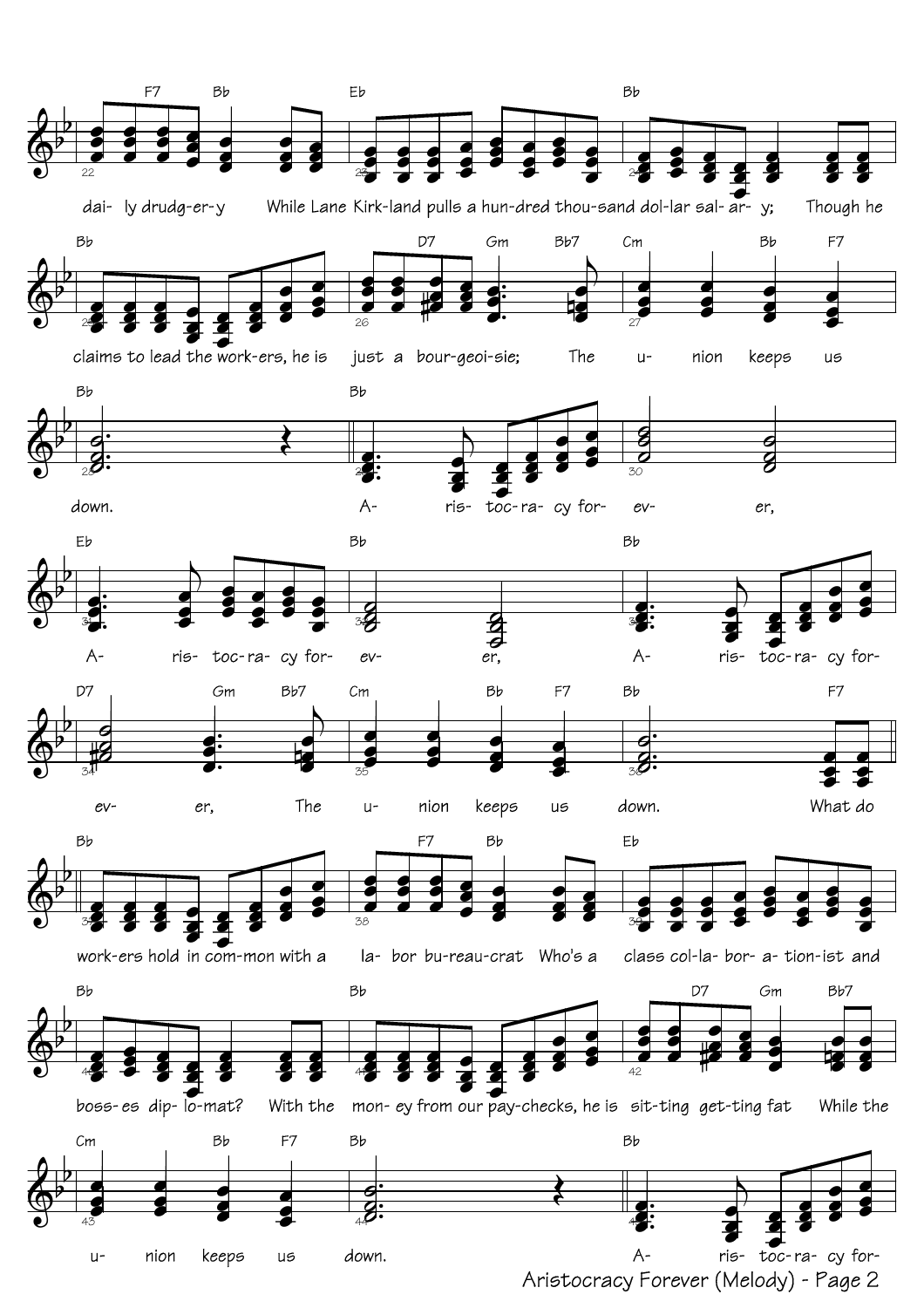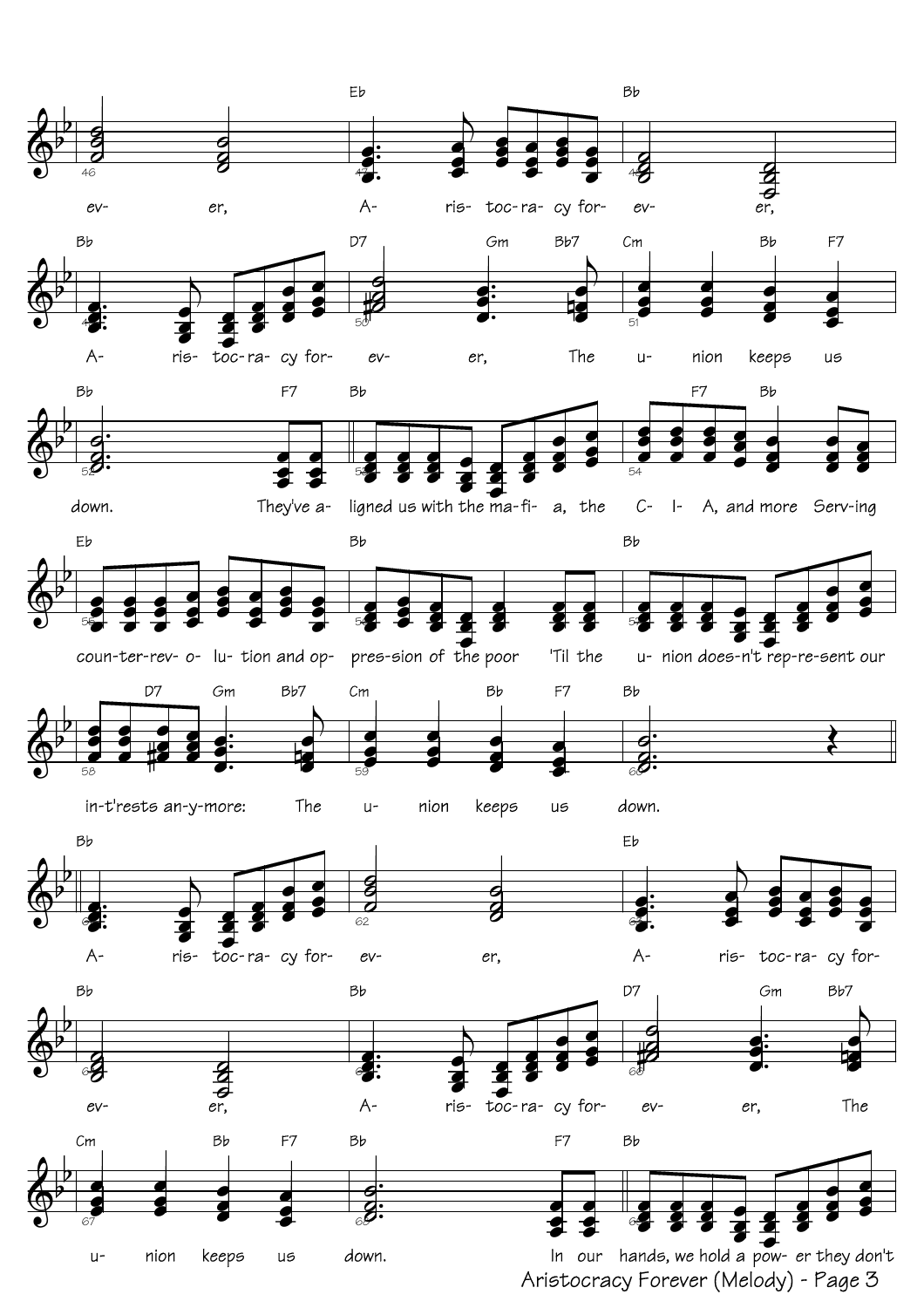

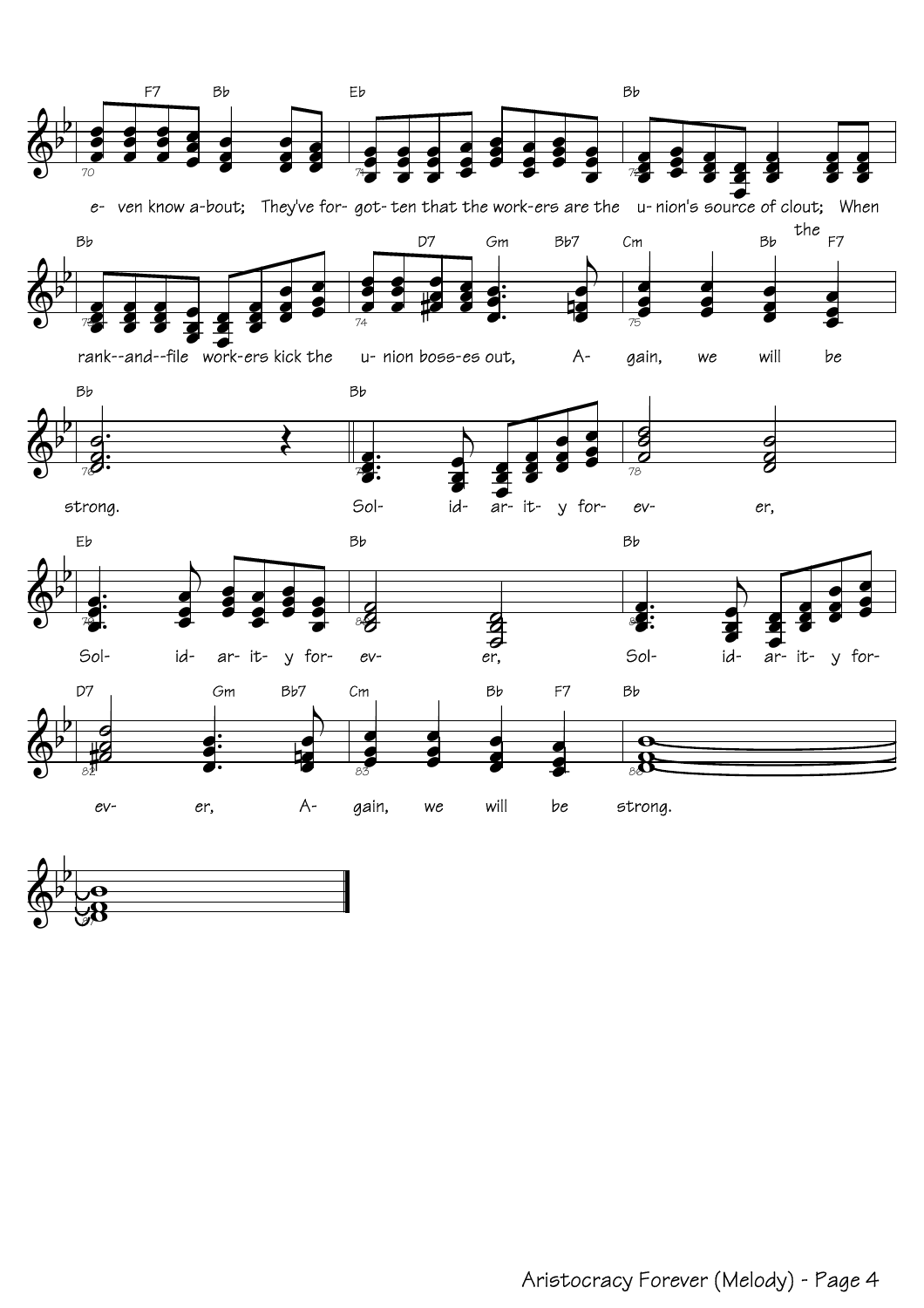#### Aristocracy Forever (Nylon String Guitar)







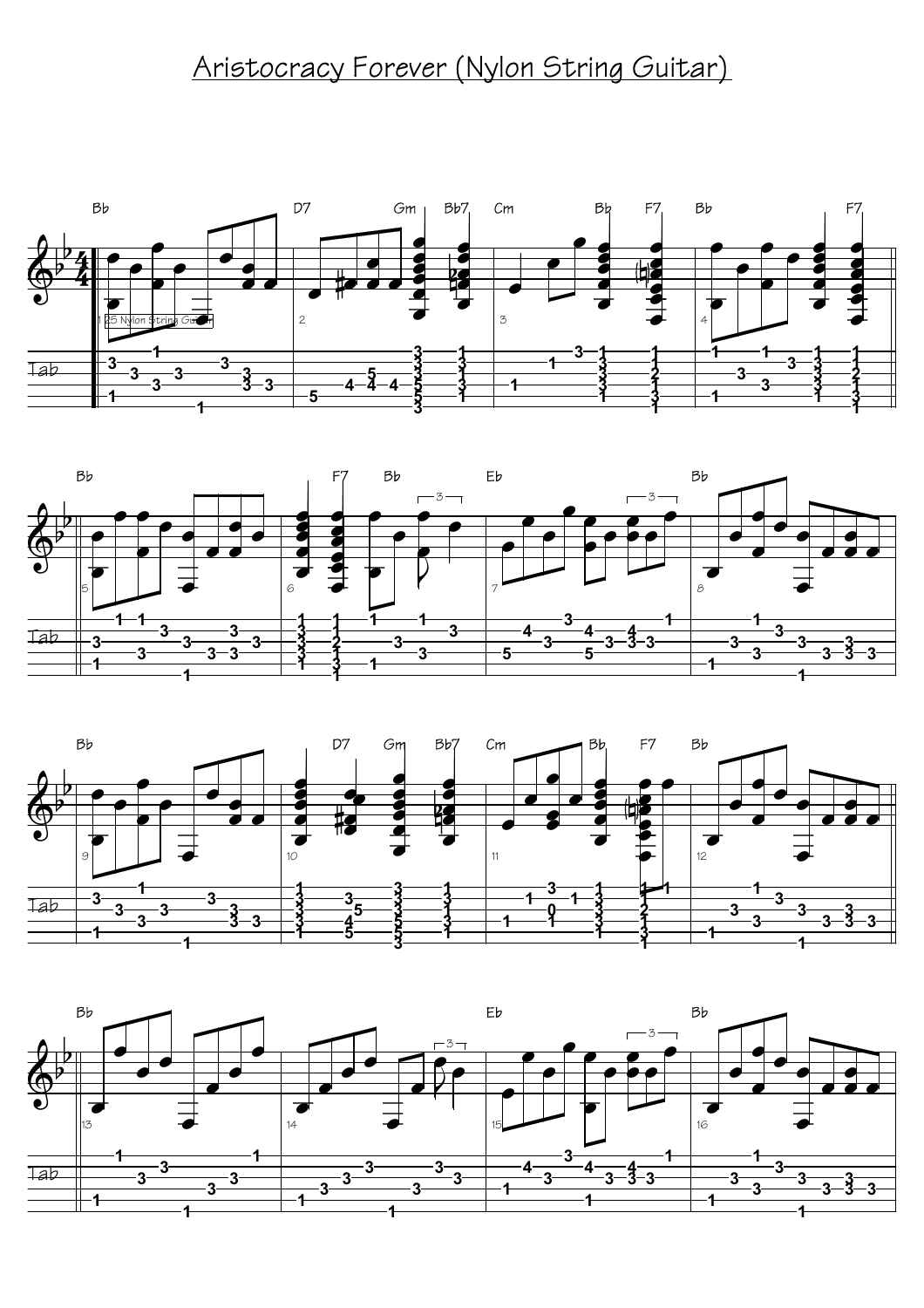









Aristocracy Forever (Nylon String Guitar) - Page 2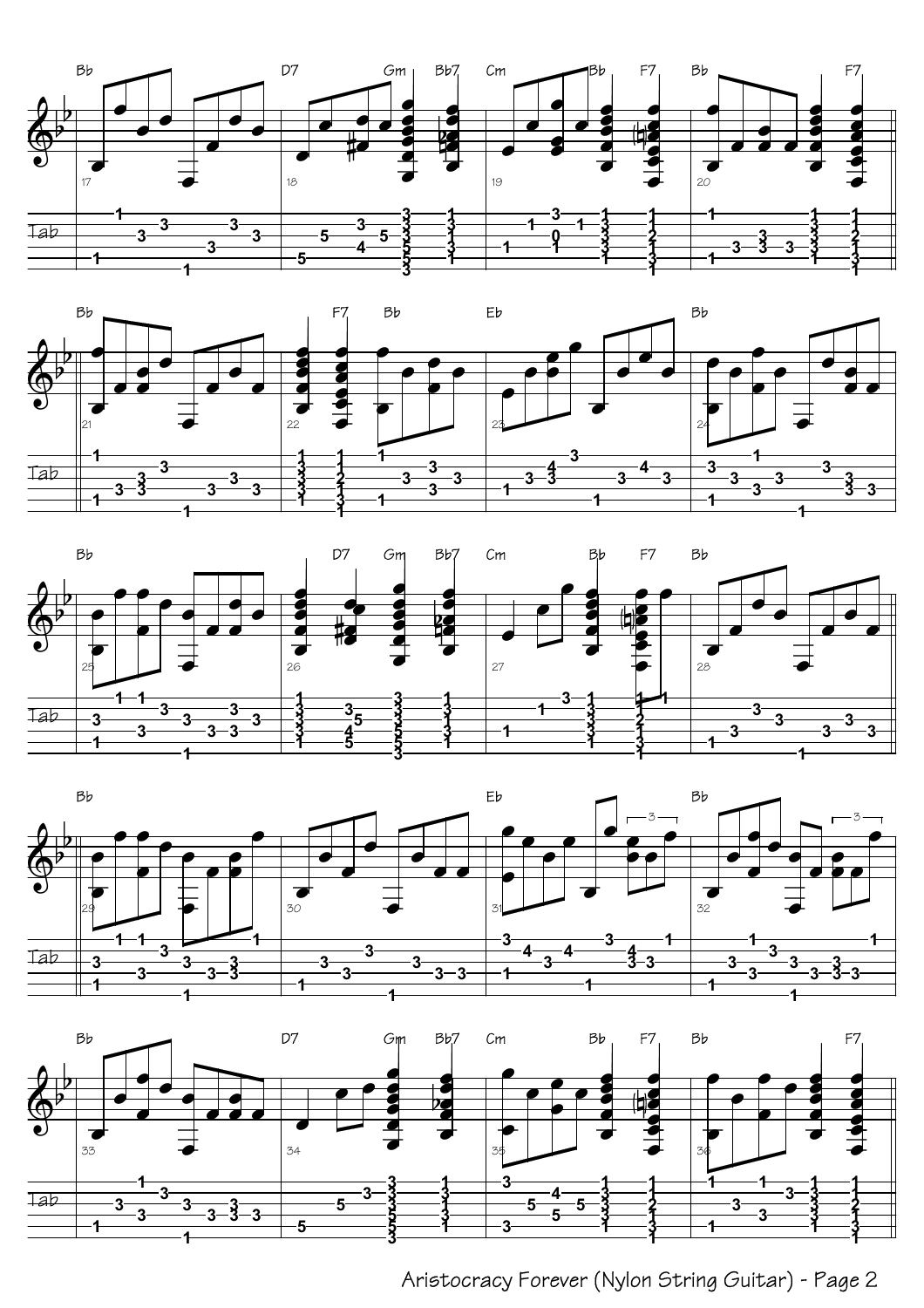





![](_page_9_Figure_3.jpeg)

![](_page_9_Figure_4.jpeg)

Aristocracy Forever (Nylon String Guitar) - Page 3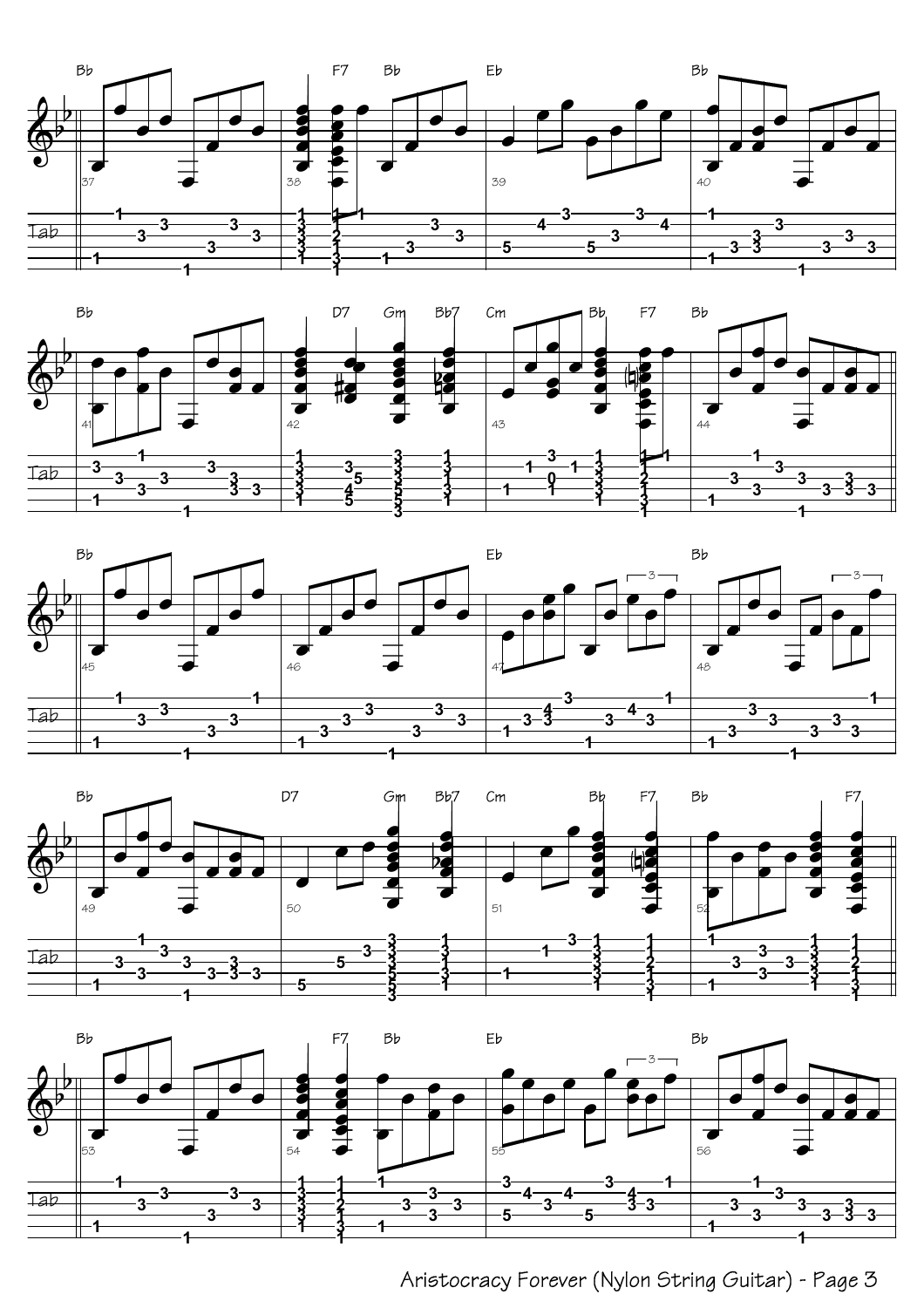![](_page_10_Figure_0.jpeg)

![](_page_10_Figure_1.jpeg)

![](_page_10_Figure_2.jpeg)

![](_page_10_Figure_3.jpeg)

![](_page_10_Figure_4.jpeg)

Aristocracy Forever (Nylon String Guitar) - Page 4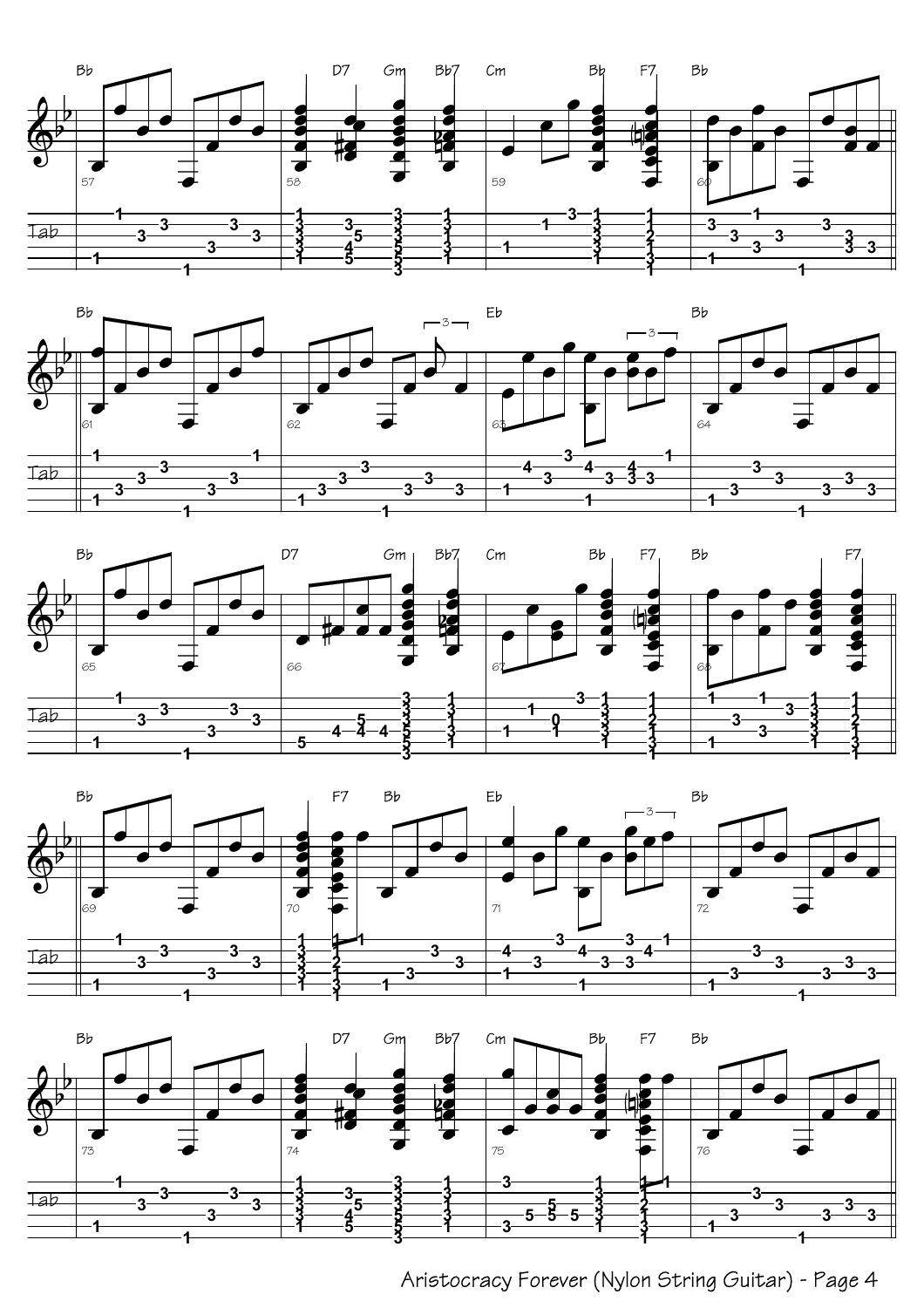![](_page_11_Figure_0.jpeg)

![](_page_11_Figure_1.jpeg)

![](_page_11_Figure_2.jpeg)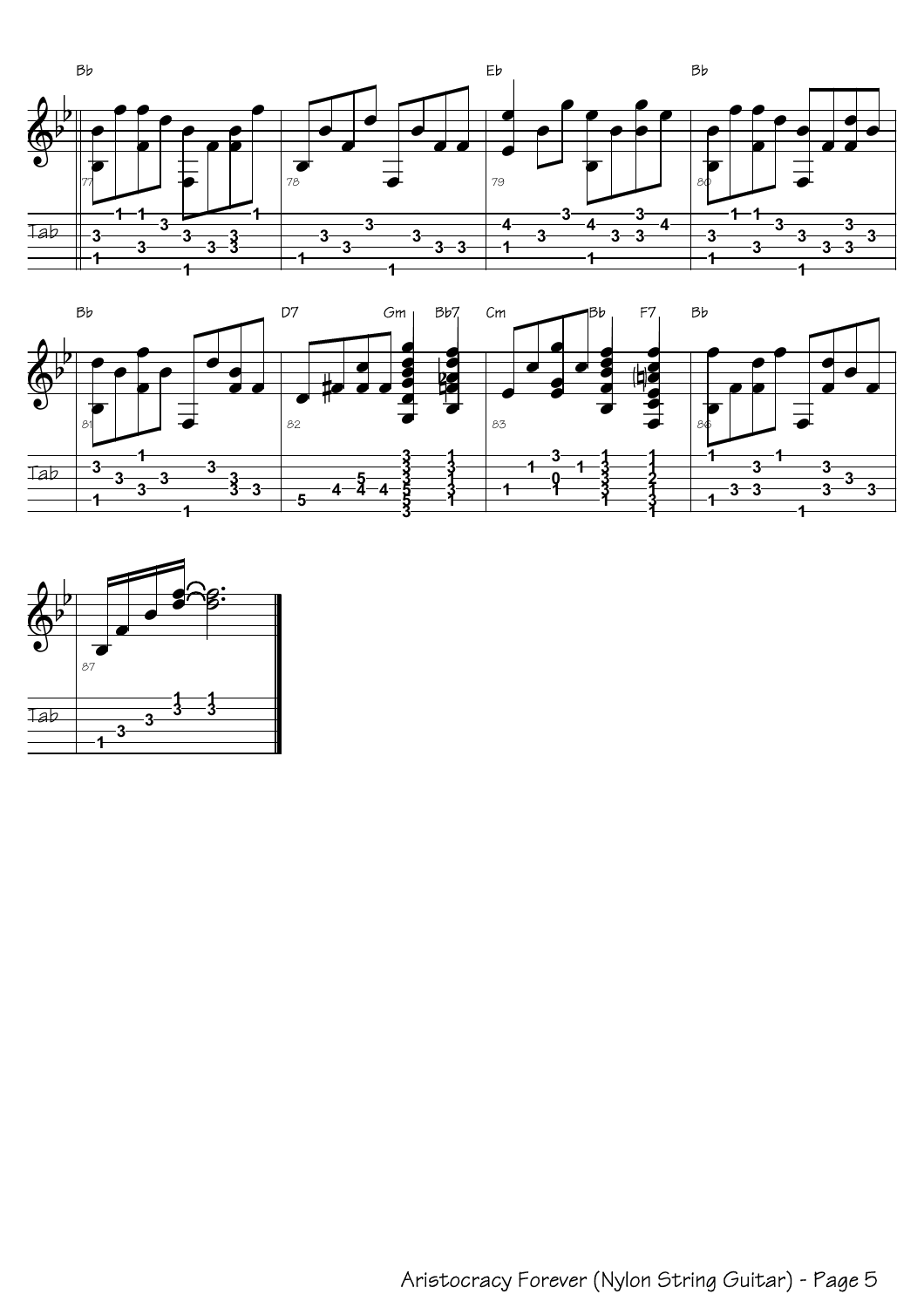#### Aristocracy Forever (Acoustic Guitar)

![](_page_12_Figure_1.jpeg)

![](_page_12_Figure_2.jpeg)

![](_page_12_Figure_3.jpeg)

![](_page_12_Figure_4.jpeg)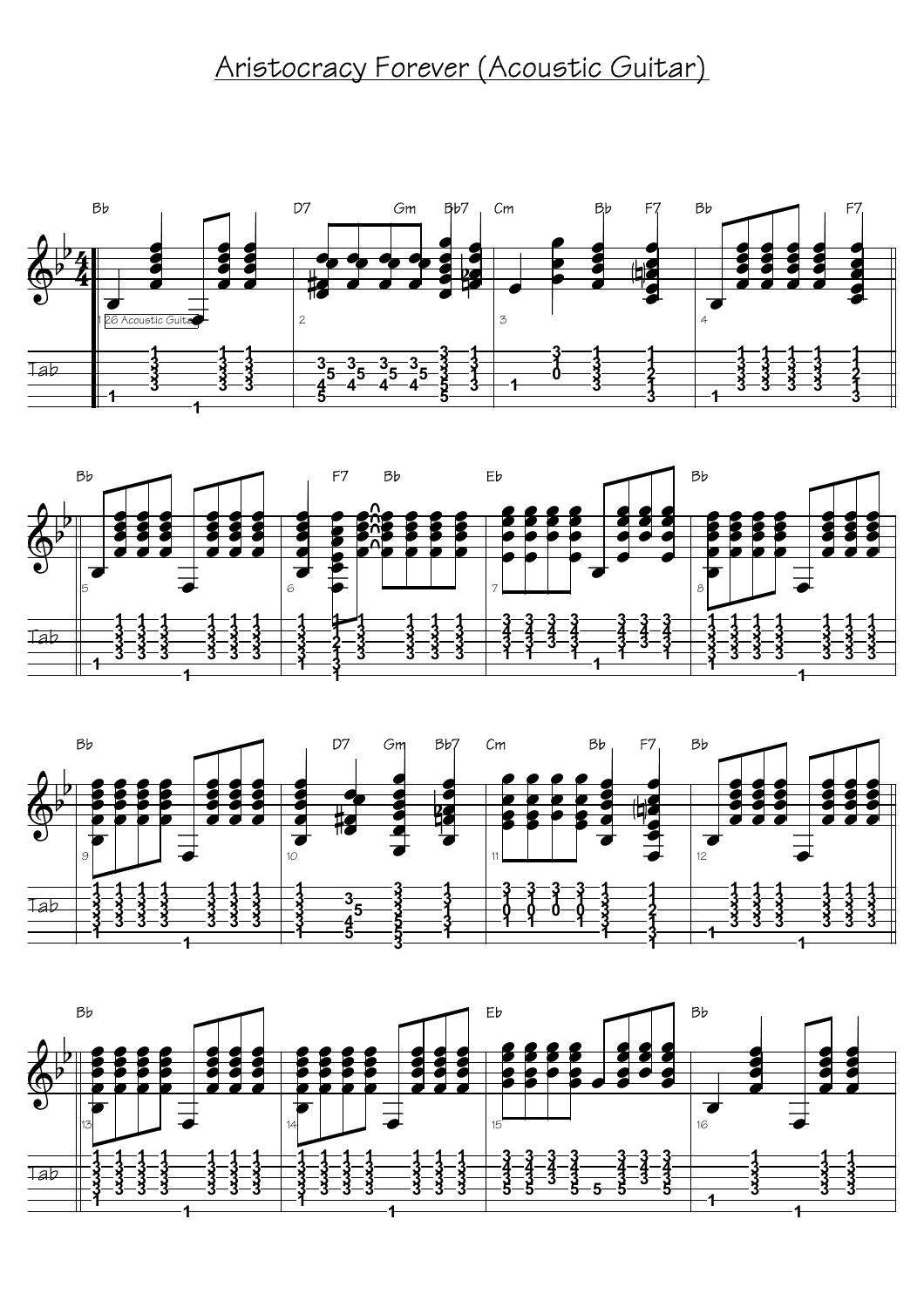![](_page_13_Figure_0.jpeg)

![](_page_13_Figure_1.jpeg)

![](_page_13_Figure_2.jpeg)

![](_page_13_Figure_3.jpeg)

![](_page_13_Figure_4.jpeg)

Aristocracy Forever (Acoustic Guitar) - Page 2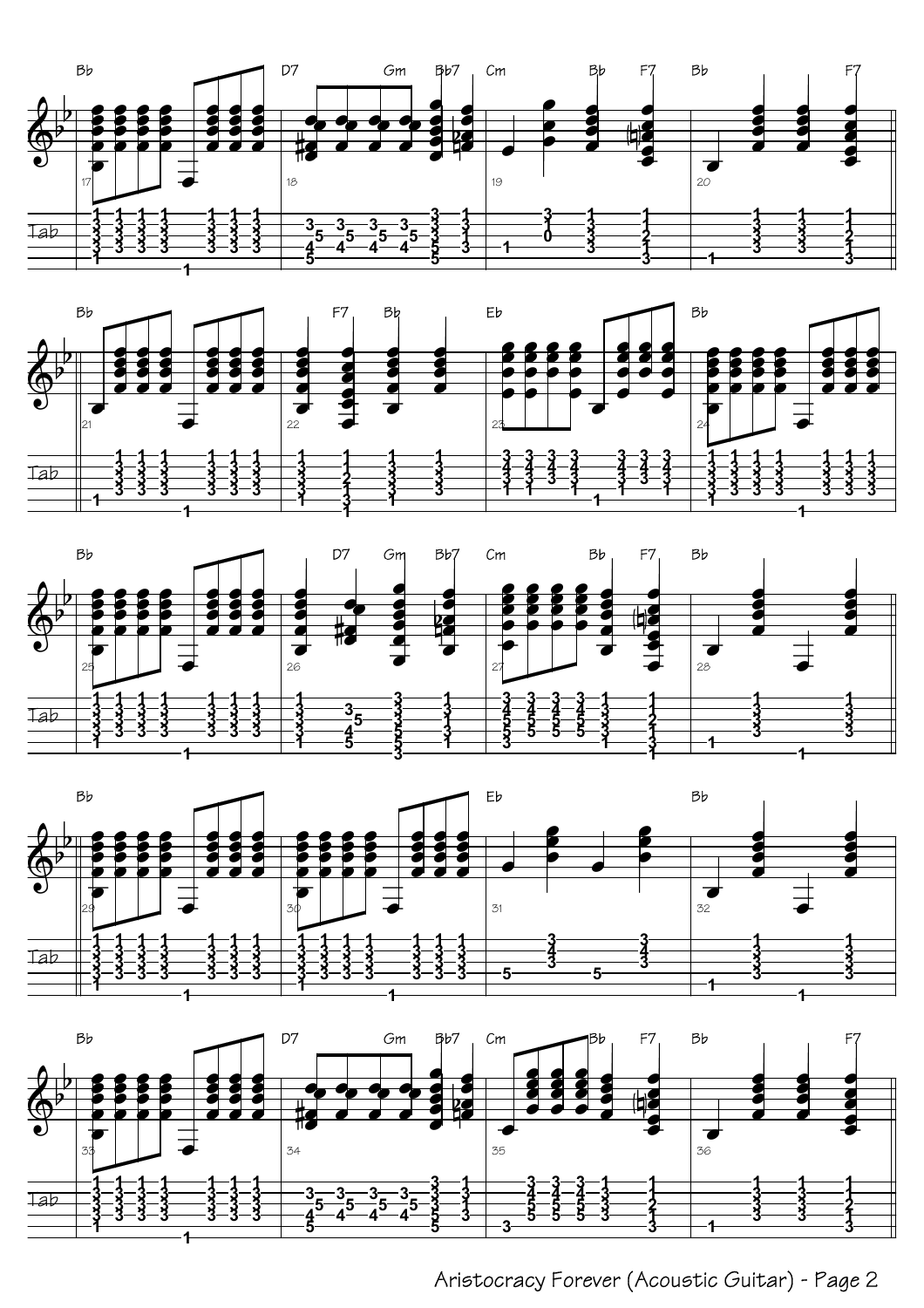![](_page_14_Figure_0.jpeg)

![](_page_14_Figure_1.jpeg)

![](_page_14_Figure_2.jpeg)

![](_page_14_Figure_3.jpeg)

![](_page_14_Figure_4.jpeg)

Aristocracy Forever (Acoustic Guitar) - Page 3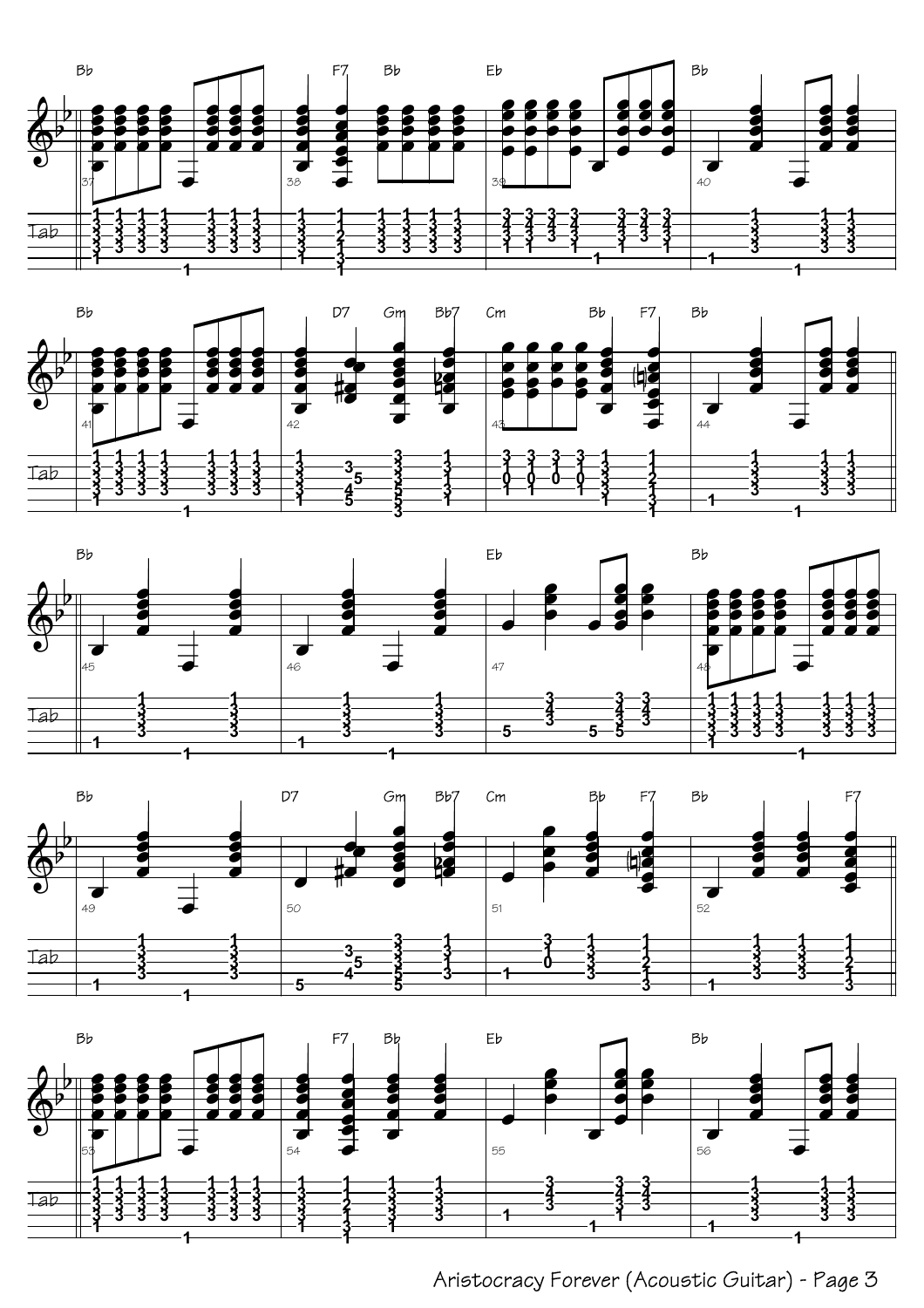![](_page_15_Figure_0.jpeg)

![](_page_15_Figure_1.jpeg)

![](_page_15_Figure_2.jpeg)

![](_page_15_Figure_3.jpeg)

![](_page_15_Figure_4.jpeg)

Aristocracy Forever (Acoustic Guitar) - Page 4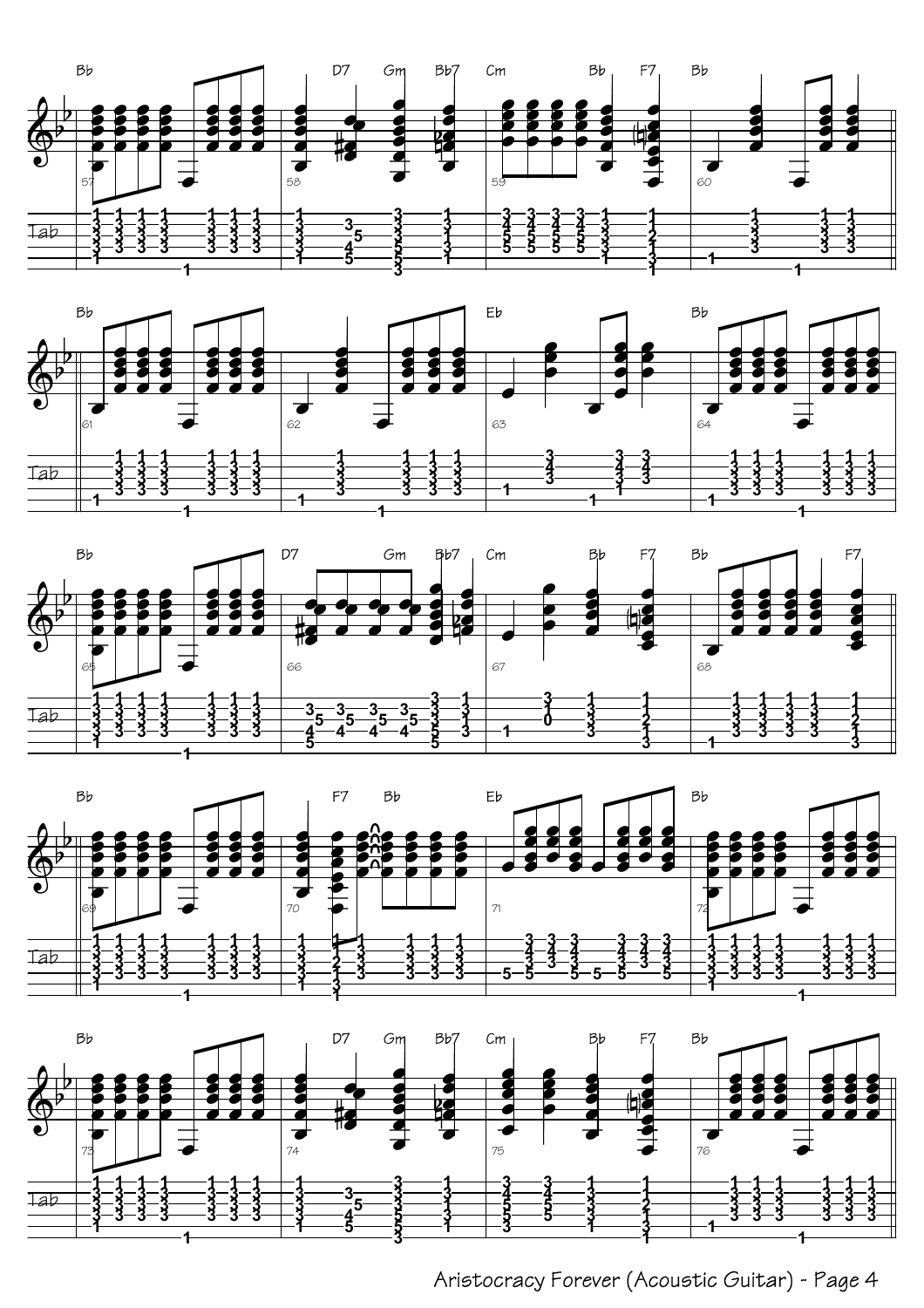![](_page_16_Figure_0.jpeg)

![](_page_16_Figure_1.jpeg)

![](_page_16_Figure_2.jpeg)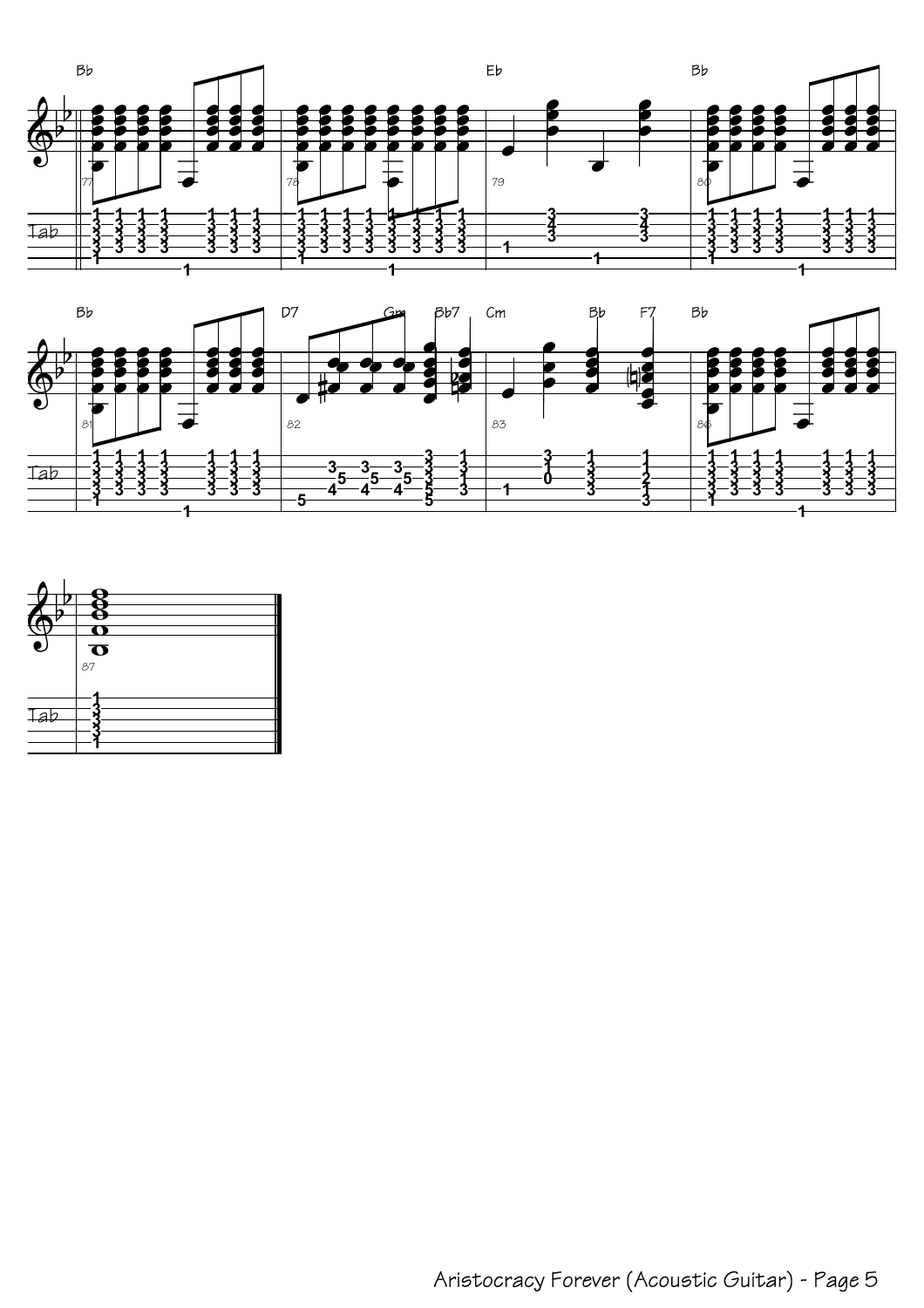### Aristocracy Forever (Acoustic String Bass)

![](_page_17_Figure_1.jpeg)

![](_page_17_Figure_2.jpeg)

![](_page_17_Figure_3.jpeg)

![](_page_17_Figure_4.jpeg)

![](_page_17_Figure_5.jpeg)